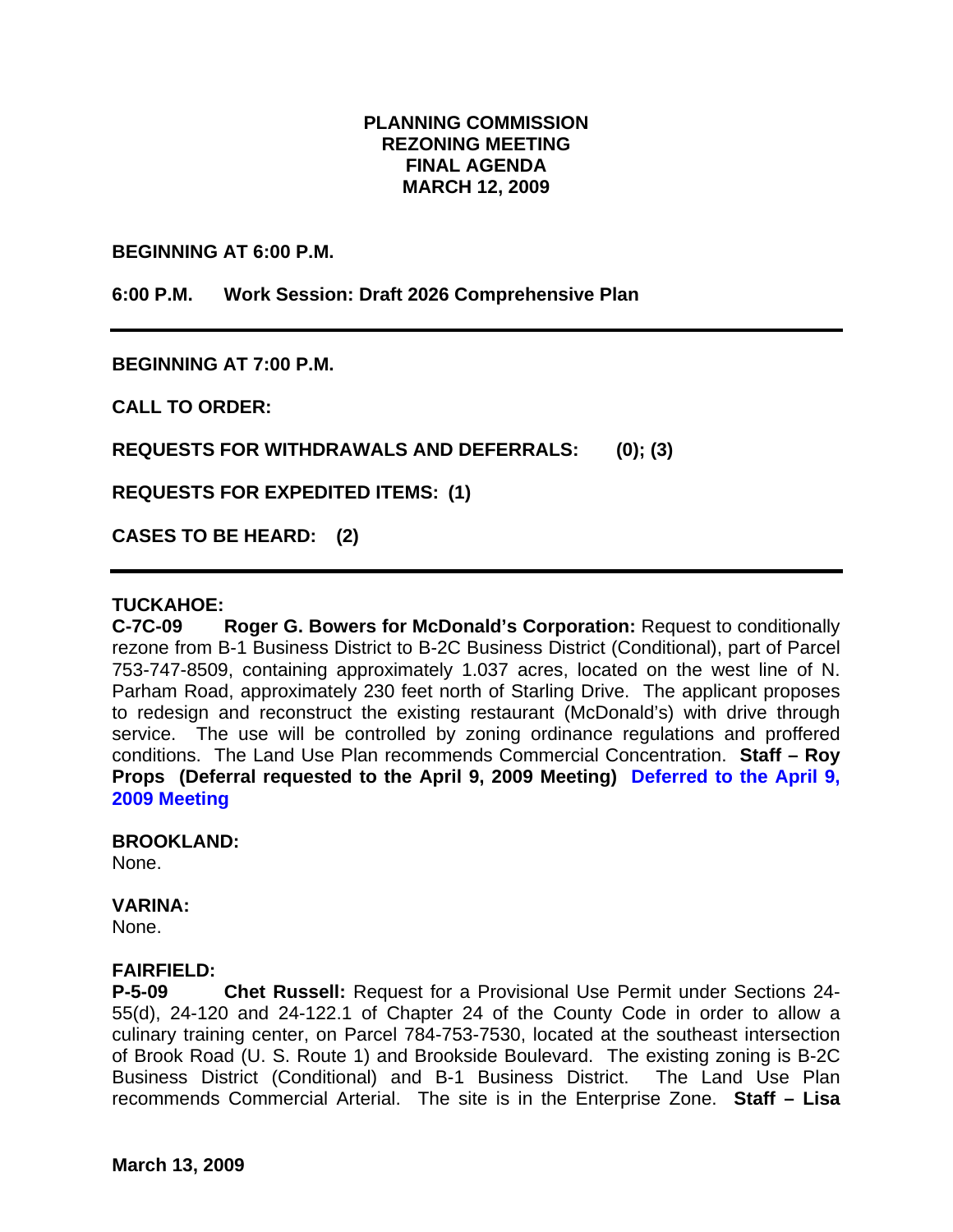## **Taylor (Deferral requested to the April 9, 2009 Meeting) Deferred to the April 9, 2009 Meeting**

# *Deferred from the February 12, 2009 Meeting.*

**C-5C-09 Guy Blundon for Brook Run Somerset LLC:** Request to amend proffered conditions accepted with Rezoning Case C-33C-04, on Parcels 784-749-1627 and 784-748-0982, located on the west line of Brook Road (U.S. Route 1), approximately 875 feet south of its intersection with Hilliard Road (State Route 161). The applicant proposes to amend Proffer 2 related to age restrictions. The applicant proposes to reduce the minimum age restriction from 62 to 55 and delete Proffer 3 related to enforcement of age restrictions. The total number of units would remain the same. The existing zoning is R-5C General Residence District (Conditional). The Land Use Plan recommends Commercial Concentration and Environmental Protection Area. The site is in the Enterprise Zone. **Staff – Ben Sehl Recommended for Approval** 

## **THREE CHOPT:**

# *Deferred from the February 12, 2009 Meeting.*

**P-19-08 Brian Revere for Towne Center West, LLC:** Request for a Provisional Use Permit under Sections 24-58.2(d), 24-58.2(a), 24-120 and 24-122.1 of the County Code in order to allow outside dining and extended hours of operation for a proposed restaurant in the Towne Center West Shoppes, on part of Parcel 735-764-7344, located approximately 660 feet north of West Broad Street (U. S. Route 250) approximately 1,200 feet west of its intersection with N. Gayton Road. The existing zoning is B-2C Business District (Conditional). The Land Use Plan recommends Mixed Use Development. The site is in the West Broad Street Overlay District. **Staff – Lisa Taylor (Expedited Agenda Requested) Recommended for Approval** 

# *Deferred from the February 12, 2009 Meeting.*

**C-6C-09 James W. Theobald for 8516 Fordson, LLC:** Request to conditionally rezone from O-1C Office District (Conditional) and R-3 One-Family Residence District to O-2C Office District (Conditional), Parcels 756-750-3871 and 756-750-5679 and part of Parcel 756-751-2001, containing approximately 2.272 acres, located at the northeast intersection of N. Parham and Fordson Roads. The applicant proposes an expansion of Pembrooke Office Park. The use will be controlled by zoning ordinance regulations and proffered conditions. The Land Use Plan recommends Office and Suburban Residential 1, 1.0 to 2.4 units net density per acre. **Staff – Roy Props Recommended for Approval** 

**C-8C-09 James W. Theobald for CP Other Realty, LLC:** Request to conditionally rezone from B-2C Business District (Conditional) to B-3C Business District (Conditional), part of Parcel 735-763-7898, containing approximately 1.680 acres, located on the north line of West Broad Street (U. S. Route 250) approximately 1,650 feet east of N. Gayton Road. The applicant proposes a car wash. The use will be controlled by zoning ordinance regulations and proffered conditions. The Land Use Plan recommends Mixed Use Development. The site is in the West Broad Street Overlay District. **Staff – Jamie Sherry Deferred to the April 9, 2009 Meeting**